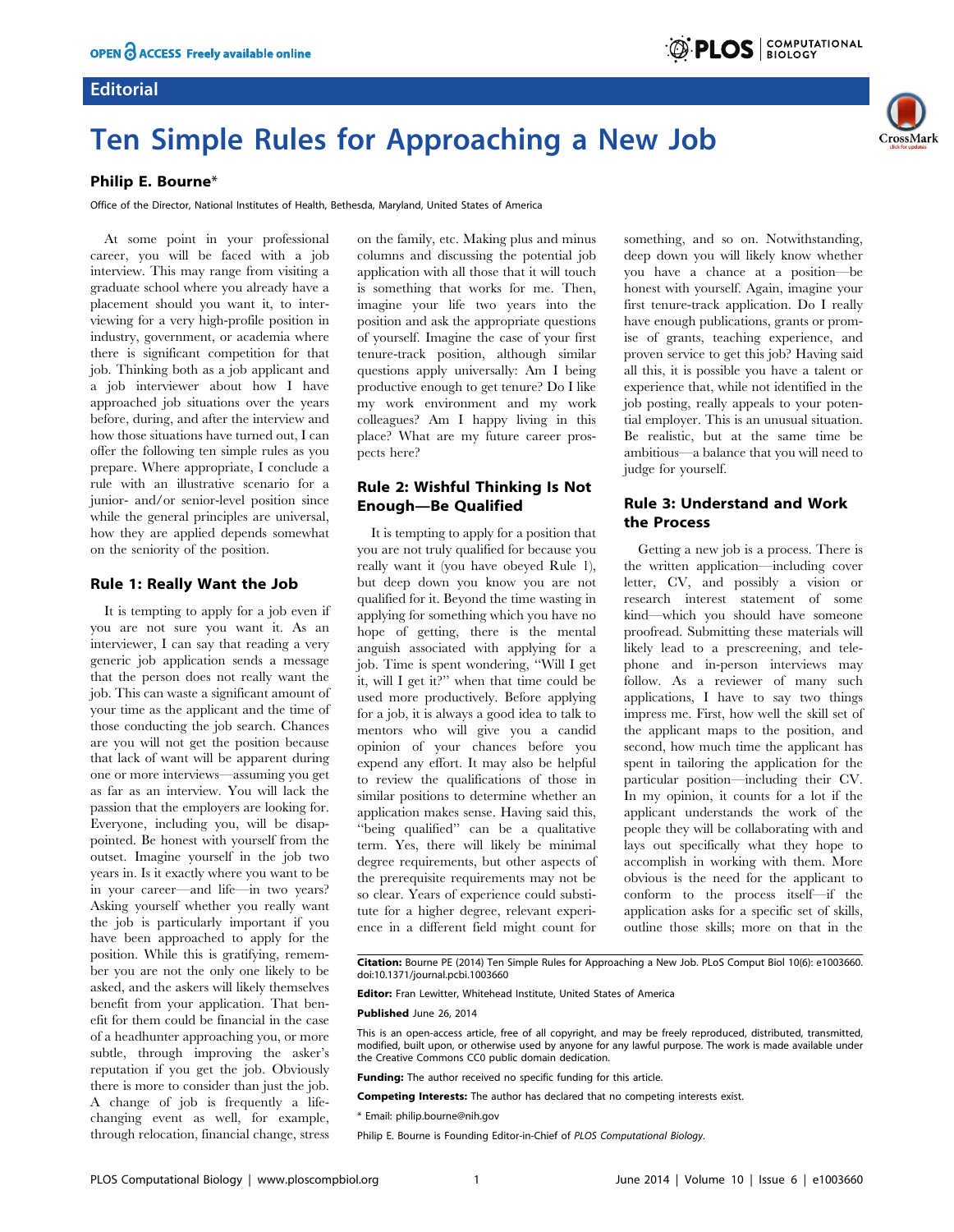subsequent rules. You will likely be asked for references as the process progresses. Choose these well. They will likely not be the people who will say the nicest things about you, but people whose opinions are most respected and can provide a value judgment against others in their network. Lastly, the selection process involves a very significant human factor. If, on paper, two applicants appear similar, the one that appeals most to the decision makers will invariably get the job. Think how you can best appeal to the decision makers. Know who those decision makers are (see Rule 8), and as far as possible, what they will be looking for in you as the applicant.

### Rule 4: Be Prepared—Have Something in Writing and Practice the Interview

This works for me and I think would work for most job applicants. Beyond the required documents, I like to map out in writing my thoughts about what I would contribute to the position that is not brought out in the formal application materials. This could be in the form of written answers to imaginary questions that are likely to arise during the interview. By thinking answers through and writing things down ahead of time, you will be less likely to give vague, trite, or at worst, wrong answers to important questions. Questions to address cover the details of the job itself and also questions that arise around many jobs relating to diversity, conflict of interest, ethics, etc. Even better if you can practice the interview with a colleague, or better still with an experienced interviewer. This gets you thinking on the spot and provides instant feedback on how you did. I would even consider videoing the mock interview for later review and diagnosis.

#### Rule 5: Do Not Oversell Yourself

This applies both to the written application and any interviews but is more likely to be an issue in an interview situation when you are nervous and eager to impress. Quite simply, do not waffle, fib, or lie (obviously true of the written application too). If you do not know the answer to a question, or feel you do not have a particularly good answer to a question, then say so. While admitting to not knowing something, it is also a good time to indicate you are eager to learn and grow in the new position. Also, if you can't answer a question, request an answer from the interviewer; that will frequently lead to further discussion, which will likely readily indicate you know more than was first

conveyed and, again, that you are collegial and willing to listen to the opinions of others.

#### Rule 6: Do Not Undersell Yourself

If you come out of the interview thinking, ''Damn, I forgot to mention so and so,'' then you were likely underprepared and undersold yourself, unless you happen to be well known to the interviewers. Rule 4 is helpful in this regard, since with proper written preparation you will be more likely to give a complete picture of your capabilities. So for example, be prepared to articulate exactly your contributions to your most important and most recent papers. Notwithstanding, in this preparation do not try and learn everything you will need for the job. Getting the job will not depend on what you crammed for the interview, but what experience and knowledge you have acquired over the proceeding years. Make sure that knowledge and experience comes across.

#### Rule 7: Understand Your Potential New Workplace

This is important not just by way of helping you decide whether you want to go and work there—there is nothing worse than working in a toxic environment—but also in getting a job offer in the first place. It is all part of doing your homework for the position. This is more than just a web search. Use your network of colleagues to get a sense of the workplace. However, if those colleagues are in the institution to which you have applied, be careful not to put them in a compromising position. Having said that, if the opportunity arises, it is valuable to visit your potential new workplace and talk to people outside of the formal interview process. Let us use two specific examples to give this rule some perspective. First, you have a job interview as a new Assistant Professor in a university in a geographic region new to you. Visit the institution and wander around a day early if you can. Understand the institution—what is the student population, how is it distributed, what are the institutional strengths and weaknesses, etc. Understand the department and/or school you would become part of—what is the faculty to student ratio, what is the breadth of the syllabus taught, what is the research strength, what is the organizational structure, etc. Understand what you will be expected to contribute—suggested courses to teach, collaborative research to undertake, etc. Second, you have a job interview as a software engineer in a for-profit

company. Be familiar with the products and services of the company, understand the competition, have some ideas of what you can contribute towards improving products or providing new products. Understand the management structure and how you would fit in.

#### Rule 8: Understand Your New **Colleagues**

As an interviewer, I am impressed if the candidate knows something about what I do and how it relates to their application—what can I say, beyond that I am human. I have also seen this overdone, leaving me with the awful impression the job candidate had been stalking me. Like all that is presented here, there is a balance between overdoing and underdoing it; at least be familiar with the interviewer's latest papers. As an interviewer, if the applicant can see how they would fit in with a couple of specific examples, I will be pleased. Again using our Assistant Professor scenario, that would mean what you would like to teach that would complement courses already offered and a couple of specific research ideas that involve specific collaborations with members of the department and/or school you would be entering. As an interviewee, I ask myself, ''Can I see myself working with these folks? How do their interactions and body language bode for my own future in this environment?''

#### Rule 9: Be Both Assertive and Humble

This is another example of the need to achieve an imaginary balance that is hard to learn except by experience. It's a component of that nebulous part of your personality known as ''people skills.'' As you advance in your career, this becomes less of an issue, as you by then have a reputation that is known to at least some of those interviewing you, which got you to the interview stage in the first place. Earlier in your career, you are more likely to be unknown and have got the interview on the strength of your written application and CV. In this case, people skills are important. At the very least, you need to leave the interviewer with the impression, ''Yes I would like to hire this person.'' To me, that implies that the candidate is both gently assertive and, at the same time, humble. I can't begin to describe how to achieve this.

#### Rule 10: Follow up

If there are outstanding issues from the application process, particularly the inter-